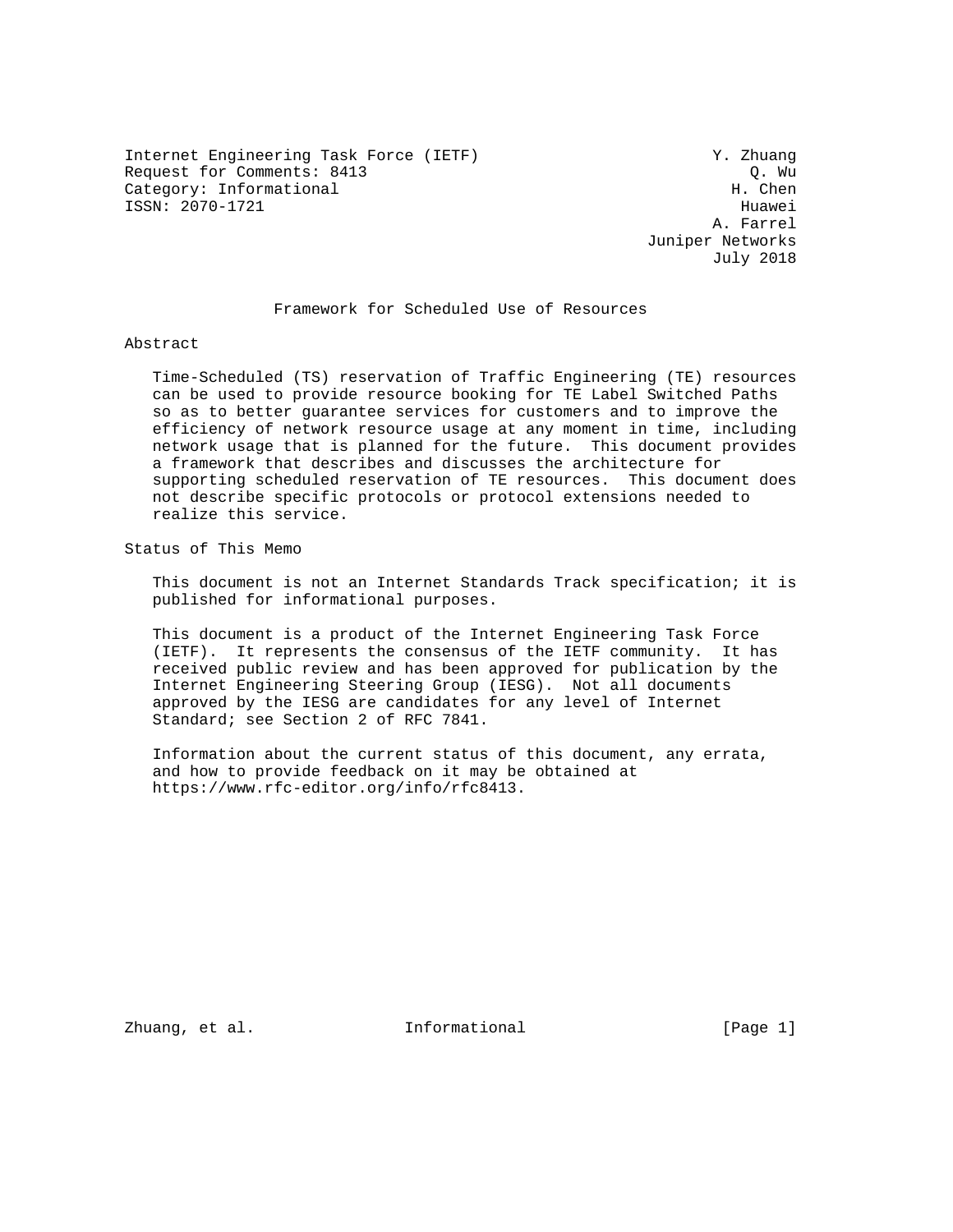# Copyright Notice

 Copyright (c) 2018 IETF Trust and the persons identified as the document authors. All rights reserved.

 This document is subject to BCP 78 and the IETF Trust's Legal Provisions Relating to IETF Documents (https://trustee.ietf.org/license-info) in effect on the date of publication of this document. Please review these documents carefully, as they describe your rights and restrictions with respect to this document. Code Components extracted from this document must include Simplified BSD License text as described in Section 4.e of the Trust Legal Provisions and are provided without warranty as described in the Simplified BSD License.

Table of Contents

| $\mathbf{1}$   | 3<br>Introduction $\ldots \ldots \ldots \ldots \ldots \ldots \ldots \ldots$ |
|----------------|-----------------------------------------------------------------------------|
|                | $\overline{4}$                                                              |
|                | $\overline{4}$<br>2.1. Provisioning TE-LSPs and TE Resources                |
|                | $\overline{4}$<br>2.2. Selecting the Path of an LSP                         |
|                | 5<br>2.3. Planning Future LSPs                                              |
|                | 2.4. Looking at Future Demands on TE Resources<br>6                         |
|                | 2.4.1. Interaction between Time-Scheduled and Ad Hoc                        |
|                | 6                                                                           |
|                | 2.5. Requisite State Information<br>7                                       |
|                | 8                                                                           |
| 3.1.           | 8<br>Where is Scheduling State Held?                                        |
| 3.2.           | 10                                                                          |
|                | 3.3. Enforcement of Operator Policy<br>12                                   |
|                | 13                                                                          |
|                | 13                                                                          |
|                | 4.1.1. Reoptimization After TED Updates<br>14                               |
|                | 4.2. Initialization and Recovery<br>15                                      |
| 4.3.           | Synchronization Between PCEs<br>15                                          |
| 5 <sub>1</sub> | Multi-domain Considerations<br>16                                           |
| б.             | 18                                                                          |
| 7 <sub>1</sub> | 19                                                                          |
| 8              | 19                                                                          |
|                | 21                                                                          |
|                |                                                                             |
| Contributors   | 21                                                                          |
|                | 22                                                                          |

Zhuang, et al. 100 and 111 and 111 and 101 and 102 and 103 and 103 and 103 and 103 and 103 and 103 and 103 and 103 and 103 and 103 and 103 and 103 and 103 and 103 and 103 and 103 and 103 and 103 and 103 and 103 and 103 and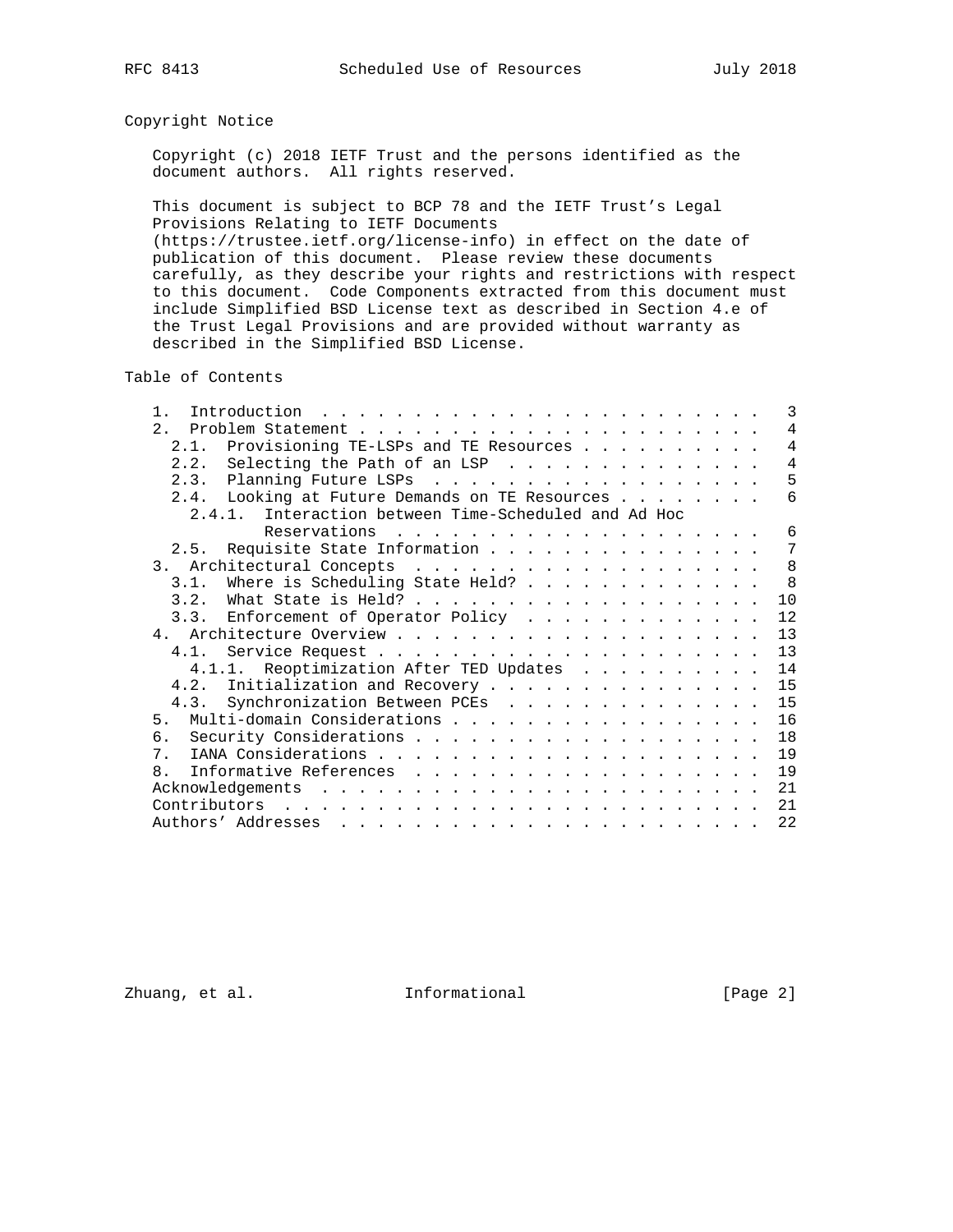# 1. Introduction

 Traffic Engineering Label Switched Paths (TE-LSPs) are connection oriented tunnels in packet and non-packet networks [RFC3209] [RFC3945]. TE-LSPs may reserve network resources for use by the traffic they carry, thus providing some guarantees of service delivery and allowing a network operator to plan the use of the resources across the whole network.

 In some technologies (such as wavelength switched optical networks) the resource is synonymous with the label that is switched on the path of the LSP so that it is not possible to establish an LSP that can carry traffic without assigning a physical resource to the LSP. In other technologies (such as packet switched networks), the resources assigned to an LSP are a measure of the capacity of a link that is dedicated for use by the traffic on the LSP.

 In all cases, network planning consists of selecting paths for LSPs through the network so that there will be no contention for resources. LSP establishment is the act of setting up an LSP and reserving resources within the network. Network optimization or reoptimization is the process of repositioning LSPs in the network to make the unreserved network resources more useful for potential future LSPs while ensuring that the established LSPs continue to fulfill their objectives.

 It is often the case that it is known that an LSP will be needed at some specific time in the future. While a path for that LSP could be computed using knowledge of the currently established LSPs and the currently available resources, this does not give any degree of certainty that the necessary resources will be available when it is time to set up the new LSP. Yet, setting up the LSP ahead of the time when it is needed (which would guarantee the availability of the resources) is wasteful since the network resources could be used for some other purpose in the meantime.

 Similarly, it may be known that an LSP will no longer be needed after some future time and that it will be torn down, which will release the network resources that were assigned to it. This information can be helpful in planning how a future LSP is placed in the network.

 Time-Scheduled (TS) reservation of TE resources can be used to provide resource booking for TE-LSPs so as to better guarantee services for customers and to improve the efficiency of network resource usage into the future. This document provides a framework that describes the problem and discusses the architecture for the

Zhuang, et al. 100 and 111 and 111 and 101 and 102 and 103 and 103 and 103 and 103 and 103 and 103 and 103 and 103 and 103 and 103 and 103 and 103 and 103 and 103 and 103 and 103 and 103 and 103 and 103 and 103 and 103 and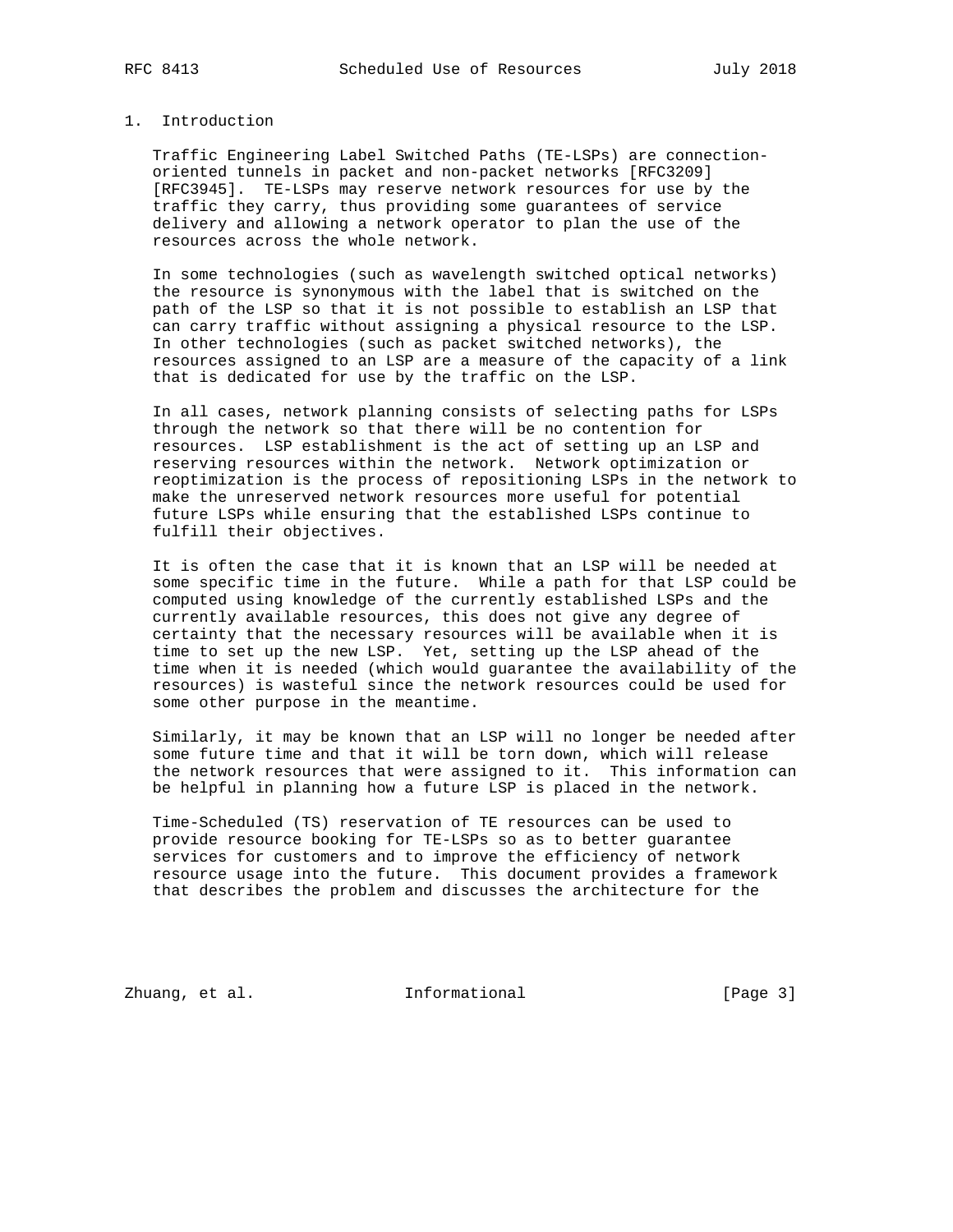scheduled reservation of TE resources. This document does not describe specific protocols or protocol extensions needed to realize this service.

2. Problem Statement

2.1. Provisioning TE-LSPs and TE Resources

 TE-LSPs in existing networks are provisioned using a variety of techniques. They may be set up using RSVP-TE as a signaling protocol [RFC3209] [RFC3473]. Alternatively, they could be established by direct control of network elements such as in the Software-Defined Networking (SDN) paradigm. They could also be provisioned using the PCE Communication Protocol (PCEP) [RFC5440] as a control protocol to communicate with the network elements.

 TE resources are reserved at the point of use. That is, the resources (wavelengths, timeslots, bandwidth, etc.) are reserved for use on a specific link and are tracked by the Label Switching Routers (LSRs) at the end points of the link. Those LSRs learn which resources to reserve during the LSP setup process.

 The use of TE resources can be varied by changing the parameters of the LSP that uses them, and the resources can be released by tearing down the LSP.

 Resources that have been reserved in the network for use by one LSP may be preempted for use by another LSP. If RSVP-TE signaling is in use, a holding priority and a preemption priority are used to determine which LSPs may preempt the resources that are in use for which other LSPs. If direct (central) control is in use, the controller is able to make preemption decisions. In either case, operator policy forms a key part of preemption since there is a trade between disrupting existing LSPs and enabling new LSPs.

## 2.2. Selecting the Path of an LSP

 Although TE-LSPs can determine their paths hop by hop using the shortest path toward the destination to route the signaling protocol messages [RFC3209], in practice this option is not applied because it does not look far enough ahead into the network to verify that the desired resources are available. Instead, the full length of the path of an LSP is usually computed ahead of time either by the head end LSR of a signaled LSP or by Path Computation Element (PCE) functionality that is in a dedicated server or built into network management software [RFC4655].

Zhuang, et al. 100 Informational 100 Informational [Page 4]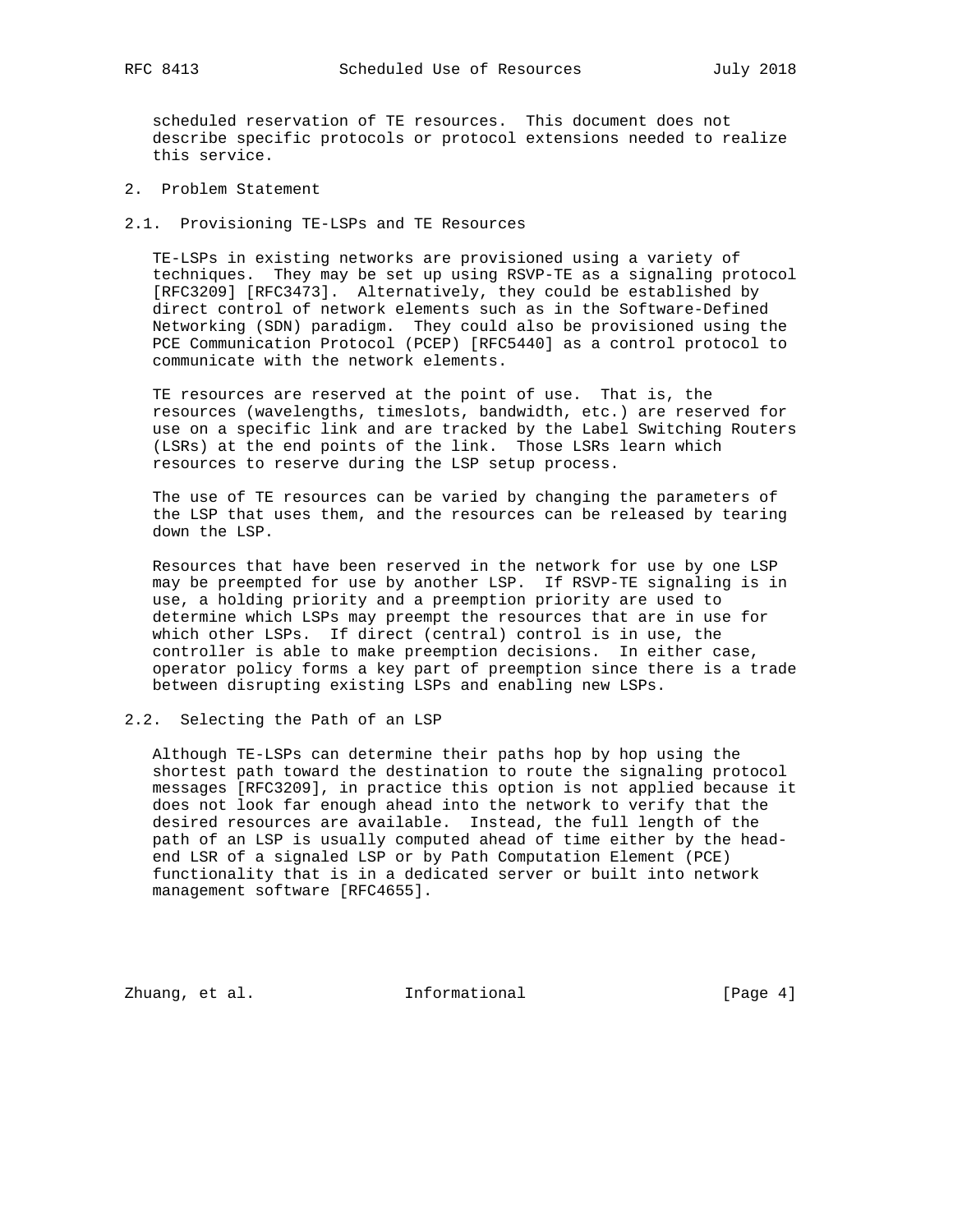Such full-path computation is applied in order that an end-to-end view of the available resources in the network can be used to determine the best likelihood of establishing a viable LSP that meets the service requirements. Even in this situation, however, it is possible that two LSPs being set up at the same time will compete for scarce network resources, which means that one or both of them will fail to be established. This situation is avoided by using a centralized PCE that is aware of the LSP setup requests that are in progress.

 Path selection may make allowance for preemption as described in Section 2.1. That is, when selecting a path, the decision may be made to choose a path that will result in the preemption of an existing LSP. The trade-off between selecting a less optimal path, failing to select any path at all, and preempting an existing LSP must be subject to operator policy.

 Path computation is subject to "objective functions" that define what criteria are to be met when the LSP is placed [RFC4655]. These can be criteria that apply to the LSP itself (such as the shortest path to the destination) or to the network state after the LSP is set up (such as the maximized residual link bandwidth). The objective functions may be requested by the application requesting the LSP and may be filtered and enhanced by the computation engine according to operator policy.

# 2.3. Planning Future LSPs

 LSPs may be established "on demand" when the requester determines that a new LSP is needed. In this case, the path of the LSP is computed as described in Section 2.2.

 However, in many situations, the requester knows in advance that an LSP will be needed at a particular time in the future. For example, the requester may be aware of a large traffic flow that will start at a well-known time, perhaps for a database synchronization or for the exchange of content between streaming sites. Furthermore, the requester may also know for how long the LSP is required before it can be torn down.

 The set of requests for future LSPs could be collected and held in a central database (such as at a Network Management System (NMS)): when the time comes for each LSP to be set up, the NMS can ask the PCE to compute a path and can then request the LSP to be provisioned. This approach has a number of drawbacks because it is not possible to determine in advance whether it will be possible to deliver the LSP since the resources it needs might be used by other LSPs in the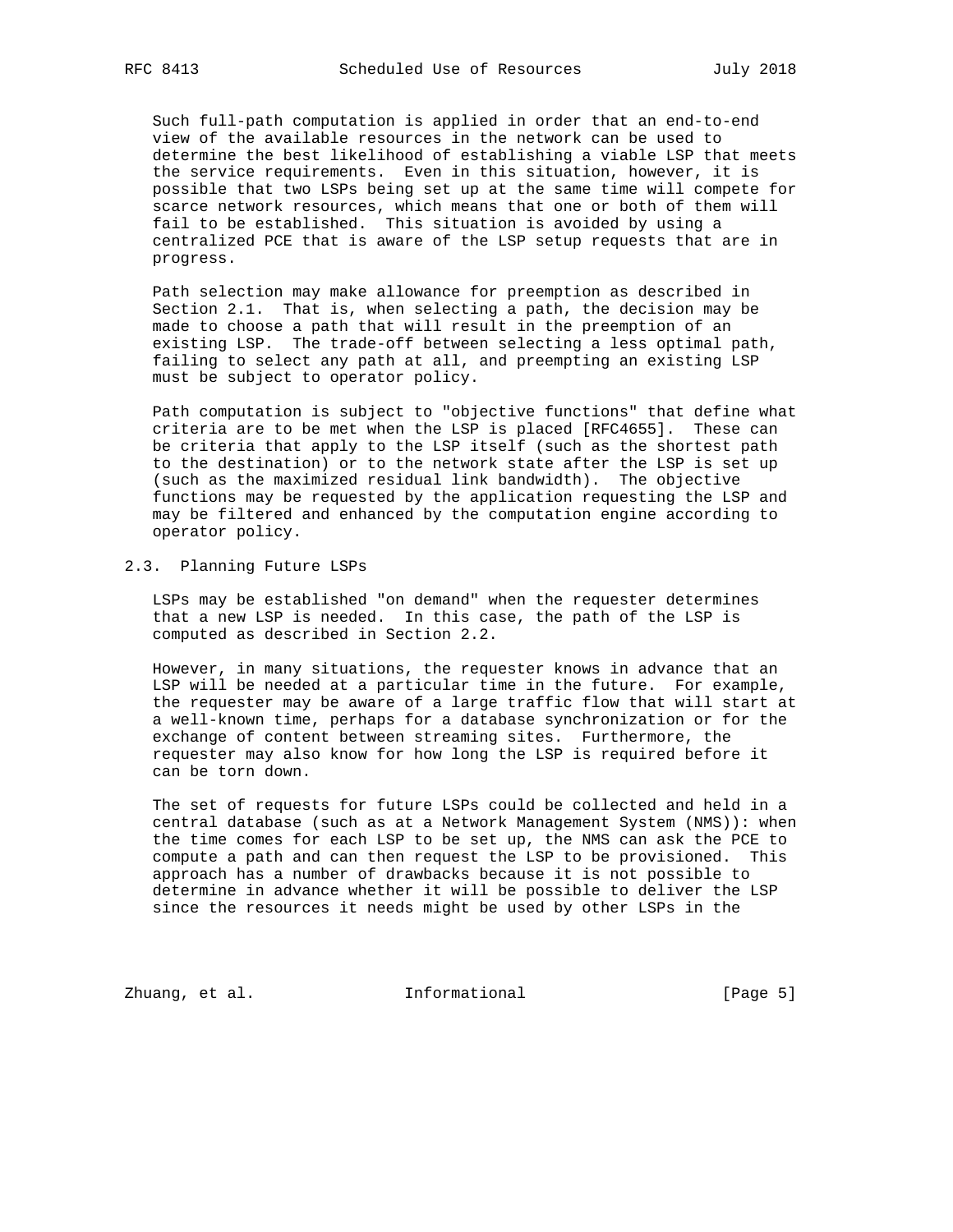network. Thus, at the time the requester asks for the future LSP, the NMS can only make a best-effort guarantee that the LSP will be set up at the desired time.

 A better solution, therefore, is for the requests for future LSPs to be serviced at once. The paths of the LSPs can be computed ahead of time and converted into reservations of network resources during specific windows in the future. That is, while the path of the LSP is computed and the network resources are reserved, the LSP is not established in the network until the time for which it is scheduled.

 There is a need to take into account items that need to be subject to operator policy, such as 1) the amount of capacity available for scheduling future reservations, 2) the operator preference for the measures that are used with respect to the use of scheduled resources during rapid changes in traffic demand events, or 3) a complex (multiple nodes/links) failure event so as to protect against network destabilization. Operator policy is discussed further in Section 3.3.

2.4. Looking at Future Demands on TE Resources

 While path computation, as described in Section 2.2, takes account of the currently available network resources and can act to place LSPs in the network so that there is the best possibility of future LSPs being accommodated, it cannot handle all eventualities. It is simple to construct scenarios where LSPs that are placed one at a time lead to future LSPs being blocked, but where foreknowledge of all of the LSPs would have made it possible for them all to be set up.

 If, therefore, we were able to know in advance what LSPs were going to be requested, we could plan for them and ensure resources were available. Furthermore, such an approach enables a commitment to be made to a service user that an LSP will be set up and available at a specific time.

 A reservation service can be achieved by tracking the current use of network resources and also having a future view of the resource usage. We call this Time-Scheduled TE (TS-TE) resource reservation.

2.4.1. Interaction between Time-Scheduled and Ad Hoc Reservations

 There will, of course, be a mixture of resource uses in a network. For example, normal unplanned LSPs may be requested alongside TS-TE LSPs. When an unplanned LSP is requested, no prior accommodation can be made to arrange resource availability, so the LSP can be placed no better than would be the case without TS-TE. However, the new LSP can be placed considering the future demands of TS-TE LSPs that have

Zhuang, et al. 1nformational 1999 [Page 6]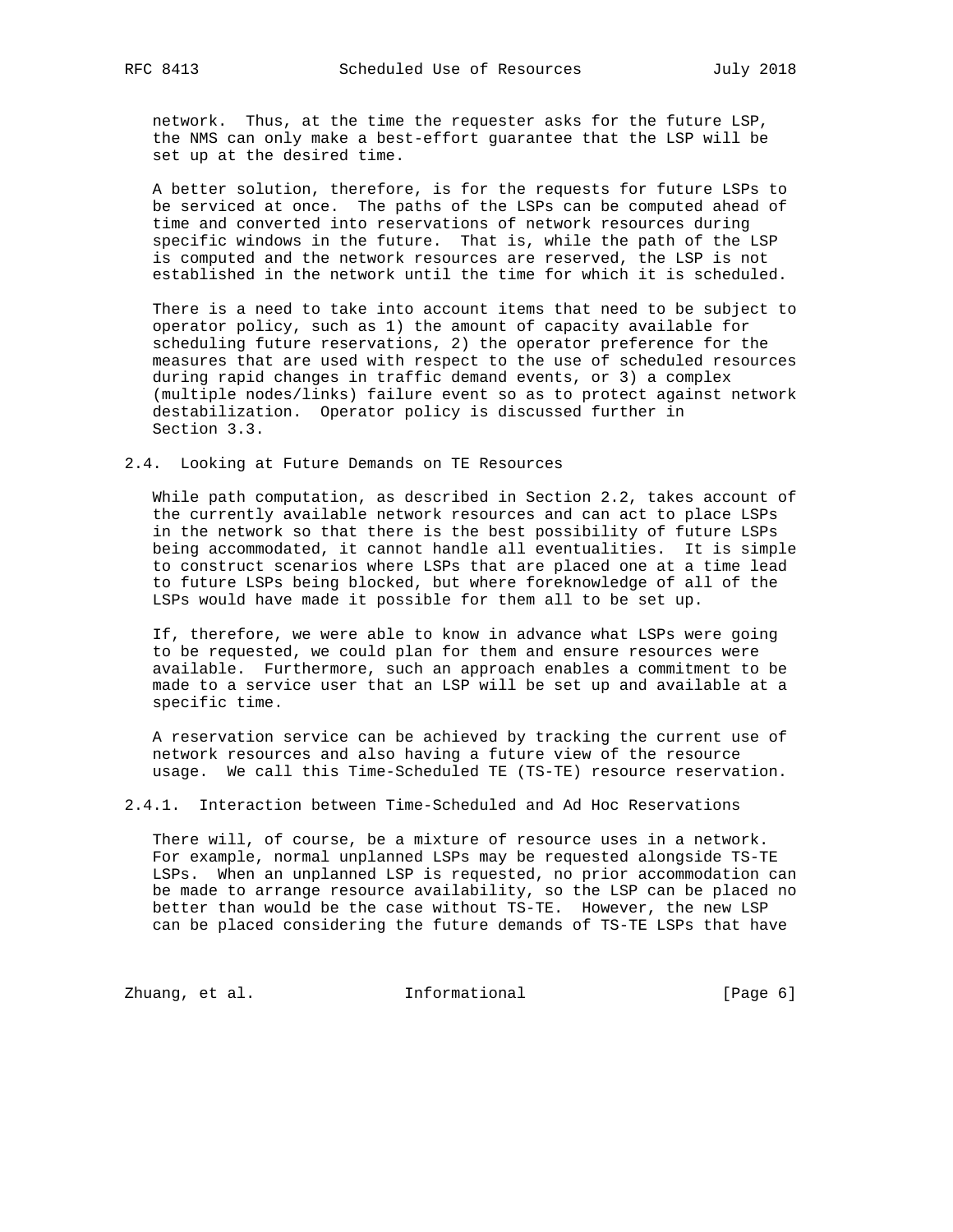already been requested. Of course, the unplanned LSP has no known end time and so any network planning must assume that it will consume resources forever.

2.5. Requisite State Information

 In order to achieve the TS-TE resource reservation, the use of resources on the path needs to be scheduled. The scheduling state is used to indicate when resources are reserved and when they are available for use.

 A simple information model for one piece of the scheduling state is as follows:

 { link id; resource id or reserved capacity; reservation start time; reservation end time }

 The resource that is scheduled could be link capacity, physical resources on a link, buffers on an interface, etc., and could include advanced considerations such as CPU utilization and the availability of memory at nodes within the network. The resource-related information might also include the maximal unreserved bandwidth of the link over a time interval. That is, the intention is to book (reserve) a percentage of the residual (unreserved) bandwidth of the link. This could be used, for example, to reserve bandwidth for a particular class of traffic (such as IP) that doesn't have a provisioned LSP.

 For any one resource, there could be multiple pieces of the scheduling state, and for any one link, the timing windows might overlap.

 There are multiple ways to realize this information model and different ways to store the data. The resource state could be expressed as a start time and an end time (as shown above), or it could be expressed as a start time and a duration. Multiple reservation periods, possibly of different lengths, may need to be recorded for each resource. Furthermore, the current state of network reservation could be kept separate from the scheduled usage, or everything could be merged into a single TS database.

 An application may make a reservation request for immediate resource usage or to book resources for future use so as to maximize the chance of services being delivered and to avoid contention for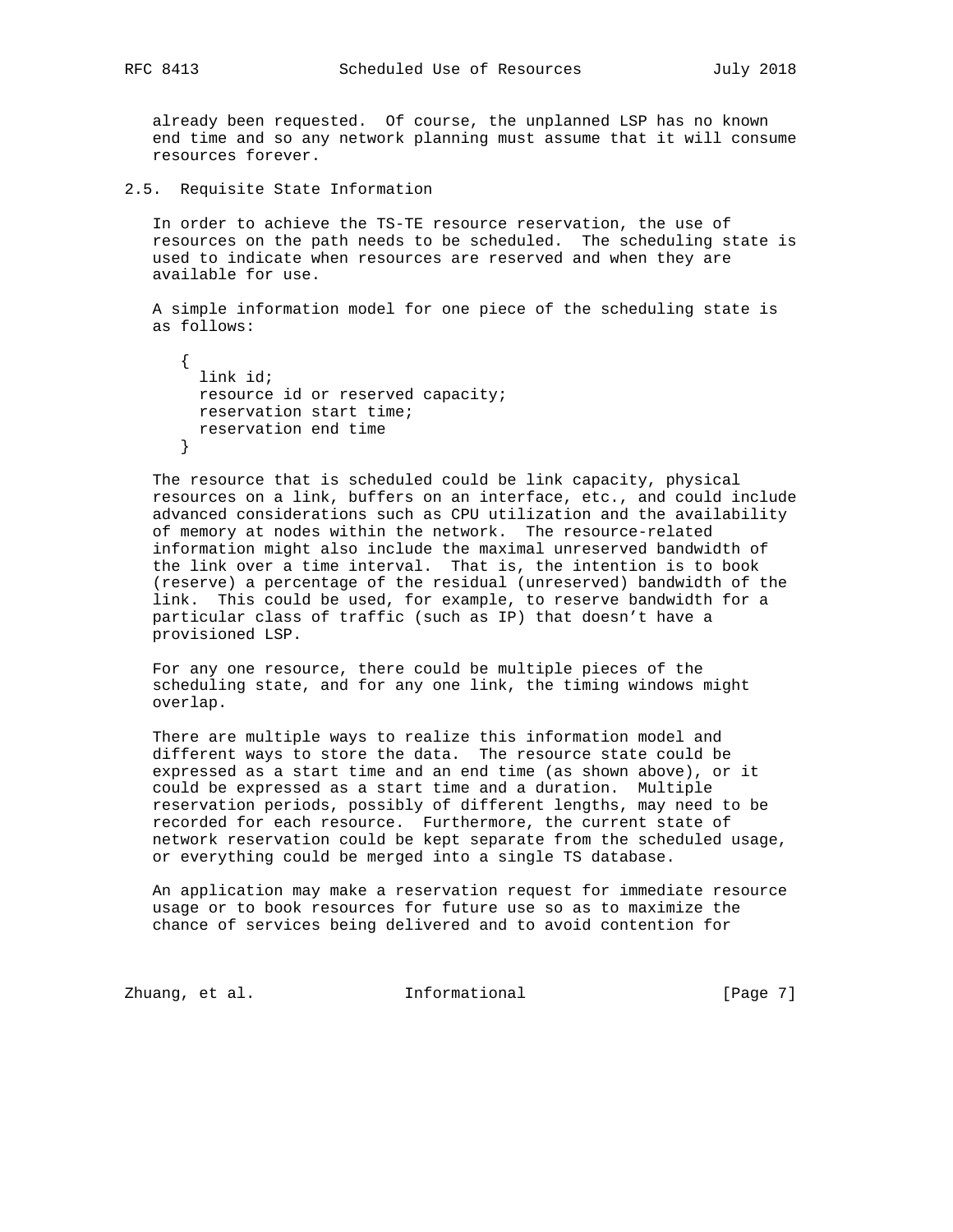resources in the future. A single reservation request may book resources for multiple periods and might request a reservation that repeats on a regular cycle.

 A computation engine (that is, a PCE) may use the scheduling state information to help optimize the use of resources into the future and reduce contention or blocking when the resources are actually needed.

 Note that it is also necessary to store the information about future LSPs as distinct from the specific resource scheduling. This information is held to allow the LSPs to be instantiated when they are due, and use the paths/resources that have been computed for them, and also to provide correlation with the TS-TE resource reservations so that it is clear why resources were reserved, thus allowing preemption and handling the release of reserved resources in the event of cancellation of future LSPs. See Section 3.2 for further discussion of the distinction between scheduled resource state and scheduled LSP state.

 Network performance factors (such as maximum link utilization and the residual capacity of the network), with respect to supporting scheduled reservations, need to be supported and are subject to operator policy.

3. Architectural Concepts

 This section examines several important architectural concepts to understand the design decisions reached in this document to achieve TS-TE in a scalable and robust manner.

3.1. Where is Scheduling State Held?

 The scheduling state information described in Section 2.5 has to be held somewhere. There are two places where this makes sense:

- o in the network nodes where the resources exist; or,
- o in a central scheduling controller where decisions about resource allocation are made.

 The first of these makes policing of resource allocation easier. It means that many points in the network can request immediate or scheduled LSPs with the associated resource reservation, and that all such requests can be correlated at the point where the resources are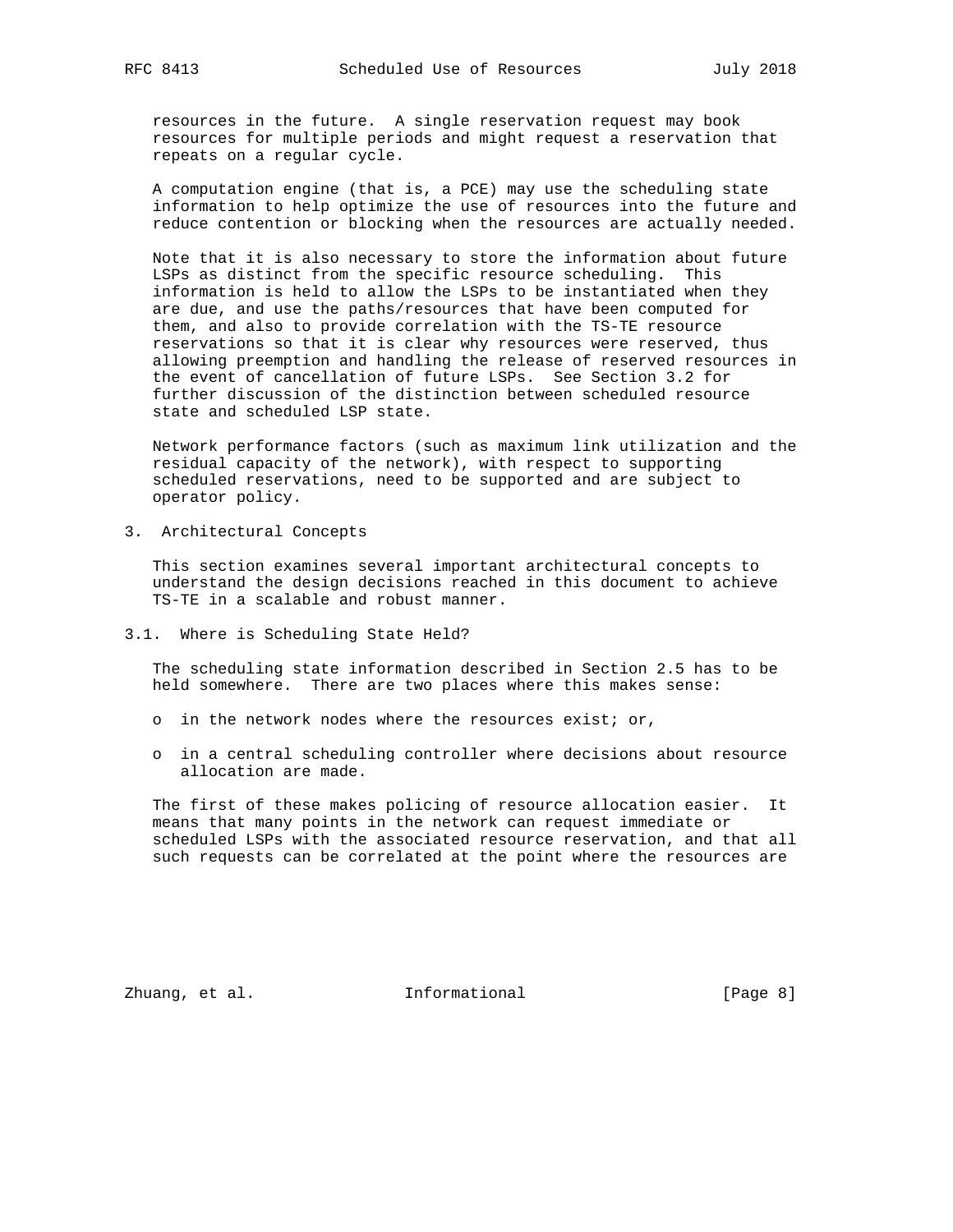allocated. However, this approach has some scaling and technical problems:

- o The most obvious issue is that each network node must retain the full time-based state for all of its resources. In a busy network with a high arrival rate of new LSPs and a low hold time for each LSP, this could be a lot of state. Network nodes are normally implemented with minimal spare memory.
- o In order that path computation can be performed, the computing entity normally known as a Path Computation Element (PCE) [RFC4655] needs access to a database of available links and nodes in the network (as well as the TE properties of said links). This database is known as the Traffic Engineering Database (TED) and is usually populated from information advertised in the IGP by each of the network nodes or exported using BGP Link State (BGP-LS) [RFC7752]. To be able to compute a path for a future LSP, the PCE needs to populate the TED with all of the future resource availability: if this information is held on the network nodes, it must also be advertised in the IGP. This could be a significant scaling issue for the IGP and the network nodes, as all of the advertised information is held at every network node and must be periodically refreshed by the IGP.
- o When a normal node restarts, it can recover the resource reservation state from the forwarding hardware, from Non-Volatile Random-Access Memory (NVRAM), or from adjacent nodes through the signaling protocol [RFC5063]. If the scheduling state is held at the network nodes, it must also be recovered after the restart of a network node. This cannot be achieved from the forwarding hardware because the reservation will not have been made, could require additional expensive NVRAM, or might require that all adjacent nodes also have the scheduling state in order to reinstall it on the restarting node. This is potentially complex processing with scaling and cost implications.

 Conversely, if the scheduling state is held centrally, it is easily available at the point of use. That is, the PCE can utilize the state to plan future LSPs and can update that stored information with the scheduled reservation of resources for those future LSPs. This approach also has several issues:

 o If there are multiple controllers, then they must synchronize their stored scheduling state as they each plan future LSPs and they must have a mechanism to resolve resource contention. This is relatively simple and is mitigated by the fact that there is ample processing time to replan future LSPs in the case of resource contention.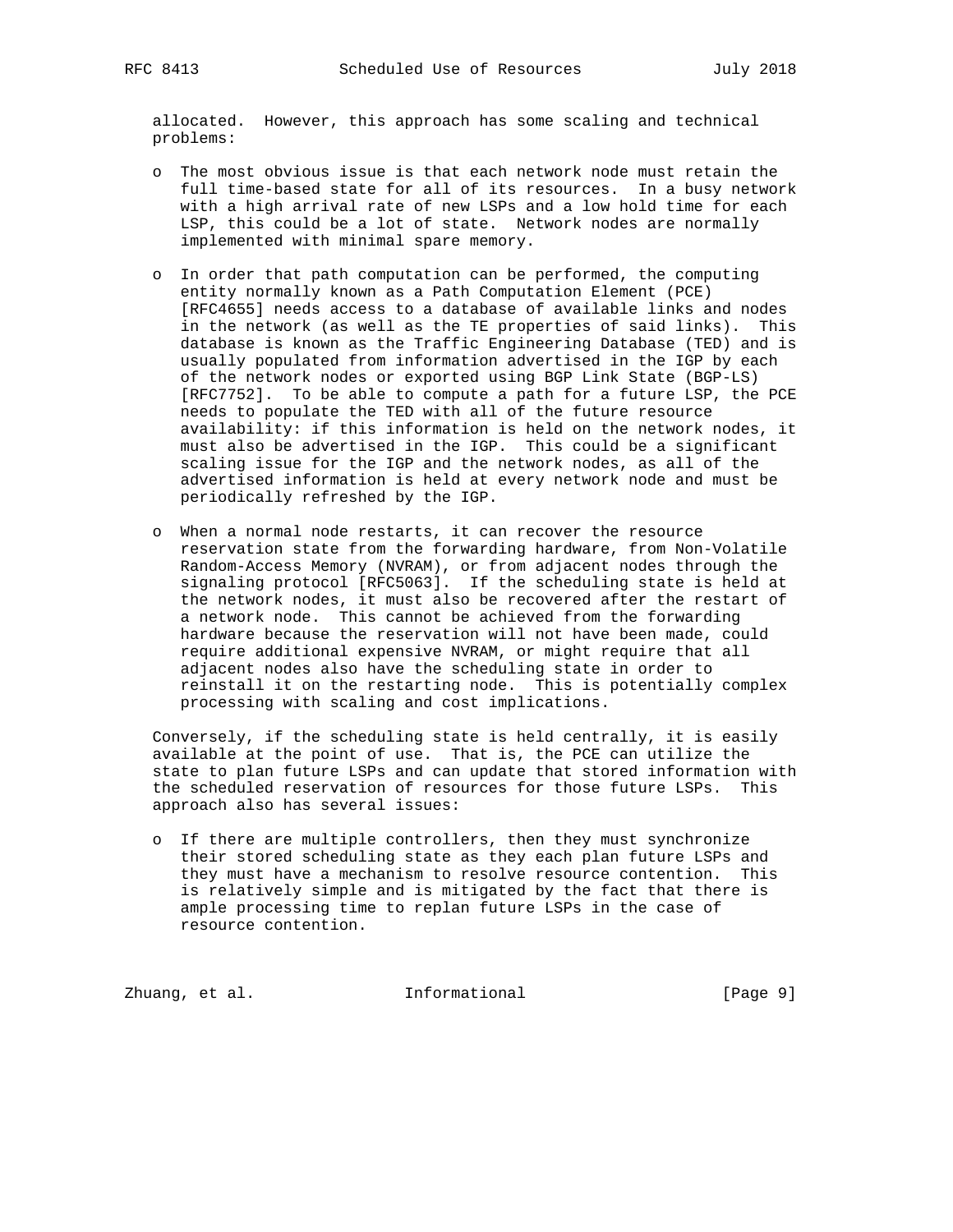- o If other sources of immediate LSPs are allowed (for example, other controllers or autonomous action by head-end LSRs), then the changes in resource availability caused by the setup or tear down of these LSPs must be reflected in the TED (by use of the IGP as is already normally done) and may have an impact on planned future LSPs. This impact can be mitigated by replanning future LSPs or through LSP preemption.
- o If the scheduling state is held centrally at a PCE, the state must be held and restored after a system restart. This is relatively easy to achieve on a central server that can have access to non volatile storage. The PCE could also synchronize the scheduling state with other PCEs after restart. See Section 4.2 for details.
- o Of course, a centralized system must store information about all of the resources in the network. In a busy network with a high arrival rate of new LSPs and a low hold time for each LSP, this could be a lot of state. This is multiplied by the size of the network measured both by the number of links and nodes and by the number of trackable resources on each link or at each node. This challenge may be mitigated by the centralized server being dedicated hardware, but there remains the problem of collecting the information from the network in a timely way when there is potentially a very large amount of information to be collected and when the rate of change of that information is high. This latter challenge is only solved if the central server has full control of the booking of resources and the establishment of new LSPs so that the information from the network only serves to confirm what the central server expected.

 Thus, considering these trade-offs, the architectural conclusion is that the scheduling state should be held centrally at the point of use and not in the network devices.

## 3.2. What State is Held?

 As already described, the PCE needs access to an enhanced, time-based TED. It stores the Traffic Engineering (TE) information, such as bandwidth, for every link for a series of time intervals. There are a few ways to store the TE information in the TED. For example, suppose that the amount of the unreserved bandwidth at a priority level for a link is Bj in a time interval from time Tj to Tk (k =  $j+1)$ , where  $j = 0, 1, 2, ...$ 

Zhuang, et al. 10 Informational 10 [Page 10]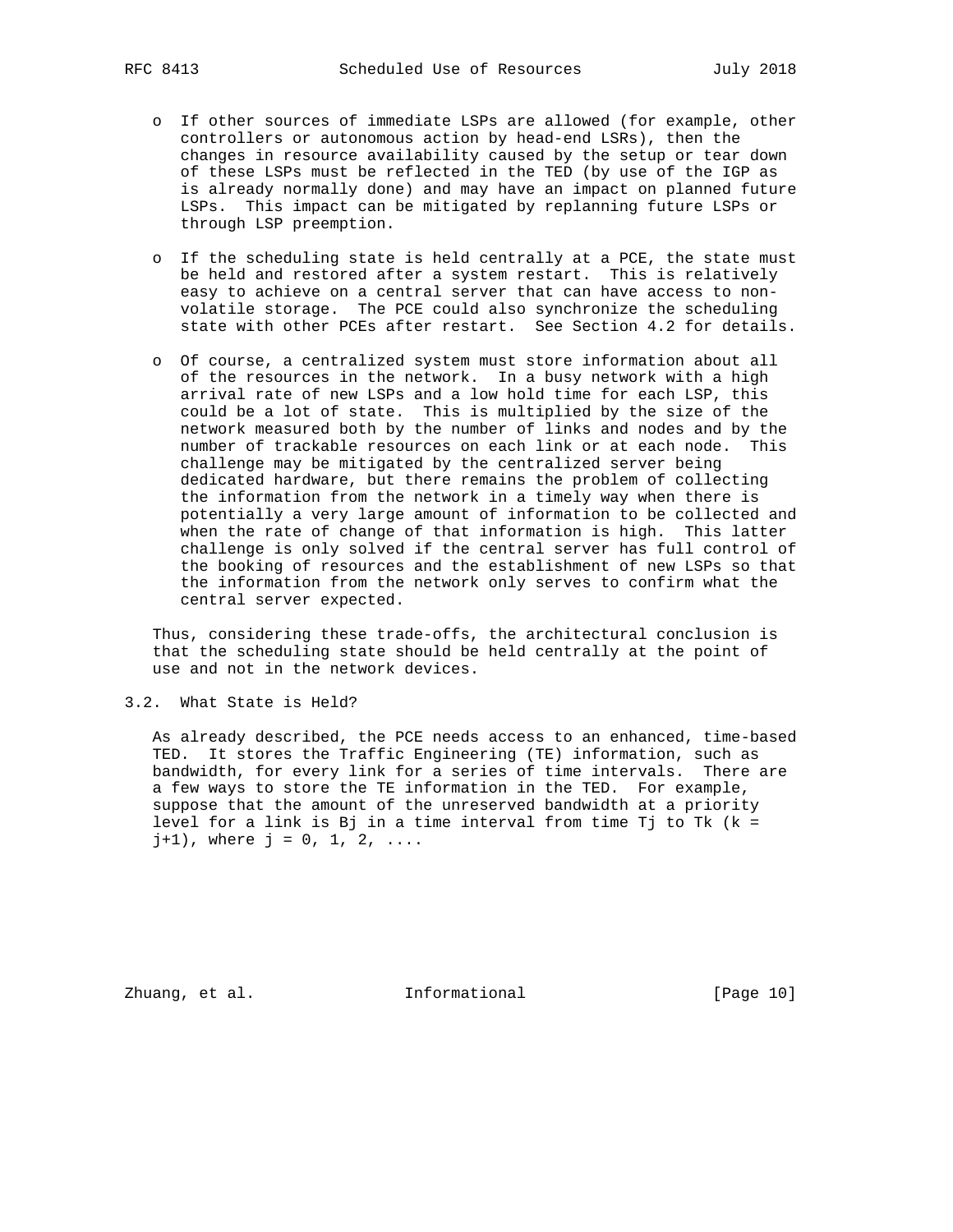

Figure 1: A Plot of Bandwidth Usage against Time

 The unreserved bandwidth for the link can be represented and stored in the TED as [T0, B0], [T1, B1], [T2, B2], [T3, B3], ... as shown in Figure 1.

 But it must be noted that service requests for future LSPs are known in terms of the LSPs whose paths are computed and for which resources are scheduled. For example, if the requester of a future LSP decides to cancel the request or to modify the request, the PCE must be able to map this to the resources that were reserved. When the LSP (or the request for the LSP with a number of time intervals) is canceled, the PCE must release the resources that were reserved on each of the links along the path of the LSP in every time interval from the TED. If the bandwidth that had been reserved for the LSP on a link was B from time T2 to T3 and the unreserved bandwidth on the link was B2 from T2 to T3, then B is added back to the link for the time interval from T2 to T3 and the unreserved bandwidth on the link from T2 to T3 will be seen to be B2 + B.

 This suggests that the PCE needs an LSP Database (LSP-DB) [RFC8231] that contains information not only about LSPs that are active in the network but also those that are planned. For each time interval that applies to the LSP, the information for an LSP stored in the LSP-DB includes: the time interval, the paths computed for the LSP satisfying the constraints in the time interval, and the resources (such as bandwidth) reserved for the LSP in the time interval. See also Section 2.3

 It is an implementation choice how the TED and LSP-DB are stored both for dynamic use and for recovery after failure or restart, but it may be noted that all of the information in the scheduled TED can be recovered from the active network state and from the scheduled LSP- DB.

Zhuang, et al. 100 and 11 and 11 and 11 and 12 and 12 and 12 and 12 and 12 and 12 and 12 and 12 and 12 and 12 and 12 and 12 and 12 and 12 and 12 and 12 and 12 and 12 and 12 and 12 and 12 and 12 and 12 and 12 and 12 and 12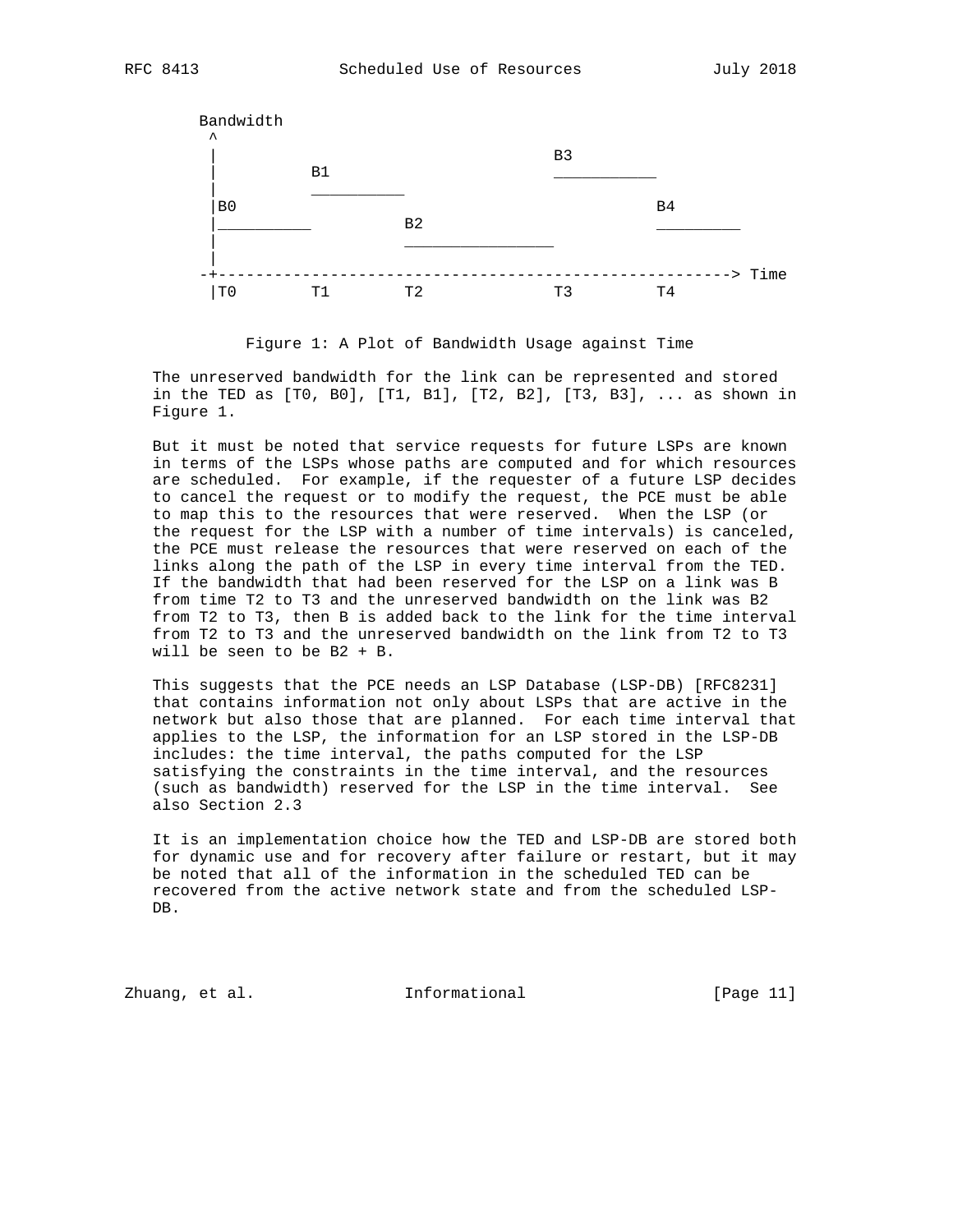# 3.3. Enforcement of Operator Policy

 Computation requests for LSPs are serviced according to operator policy. For example, a PCE may refuse a computation request because the application making the request does not have sufficient permissions or because servicing the request might take specific resource usage over a given threshold.

 Furthermore, the preemption and holding priorities of any particular computation request may be subject to the operator's policies. The request could be rejected if it does not conform to the operator's policies, or (possibly more likely) the priorities could be set/ overwritten according to the operator's policies.

 Additionally, the Objective Functions (OFs) of computation request (such as maximizing residual bandwidth) are also subject to operator policies. It is highly likely that the choice of OFs is not available to an application and is selected by the PCE or management system subject to operator policies and knowledge of the application.

 None of these statements is new to scheduled resources. They apply to stateless, stateful, passive, and active PCEs, and they continue to apply to scheduling of resources.

 An operator may choose to configure special behavior for a PCE that handles resource scheduling. For example, an operator might want only a certain percentage of any resource to be bookable. And an operator might want the preemption of booked resources to be an inverse function of how far in the future the resources are needed for the first time.

 It is a general assumption about the architecture described in Section 4 that a PCE is under the operational control of the operator that owns the resources that the PCE manipulates. Thus, the operator may configure any amount of (potentially complex) policy at the PCE. This configuration would also include policy points surrounding reoptimization of existing and planned LSPs in the event of changes in the current and future (planned) resource availability.

 The granularity of the timing window offered to an application will depend on an operator's policy as well as the implementation in the PCE and goes to define the operator' service offerings. Different granularities and different lengths of prebooking may be offered to different applications.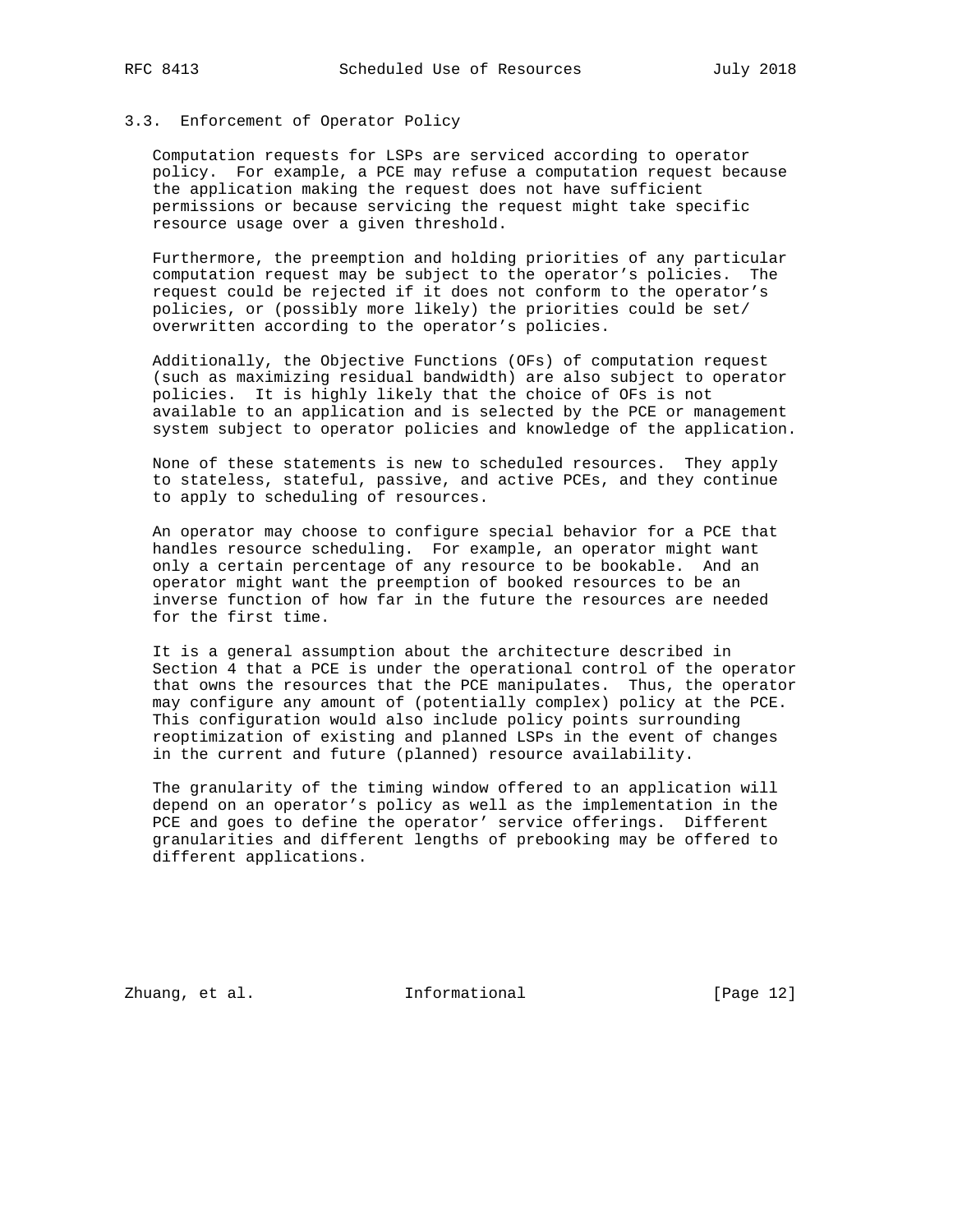# 4. Architecture Overview

 The architectural considerations and conclusions described in the previous section lead to the architecture described in this section and illustrated in Figure 2. The interfaces and interactions shown in the figure and labeled (a) through (f) are described in Section 4.1.



Figure 2: Reference Architecture for Scheduled Use of Resources

## 4.1. Service Request

 As shown in Figure 2, some component in the network requests a service. This may be an application, an NMS, an LSR, or any component that qualifies as a Path Computation Client (PCC). We show this on the figure as the "Service Requester", and it sends a request to the PCE for an LSP to be set up at some time (either now or in the future). The request, indicated on Figure 2 by the arrow (a), includes all of the parameters of the LSP that the requester wishes to supply, such as priority, bandwidth, start time, and end time. Note that the requester in this case may be the LSR shown in the figure or may be a distinct system.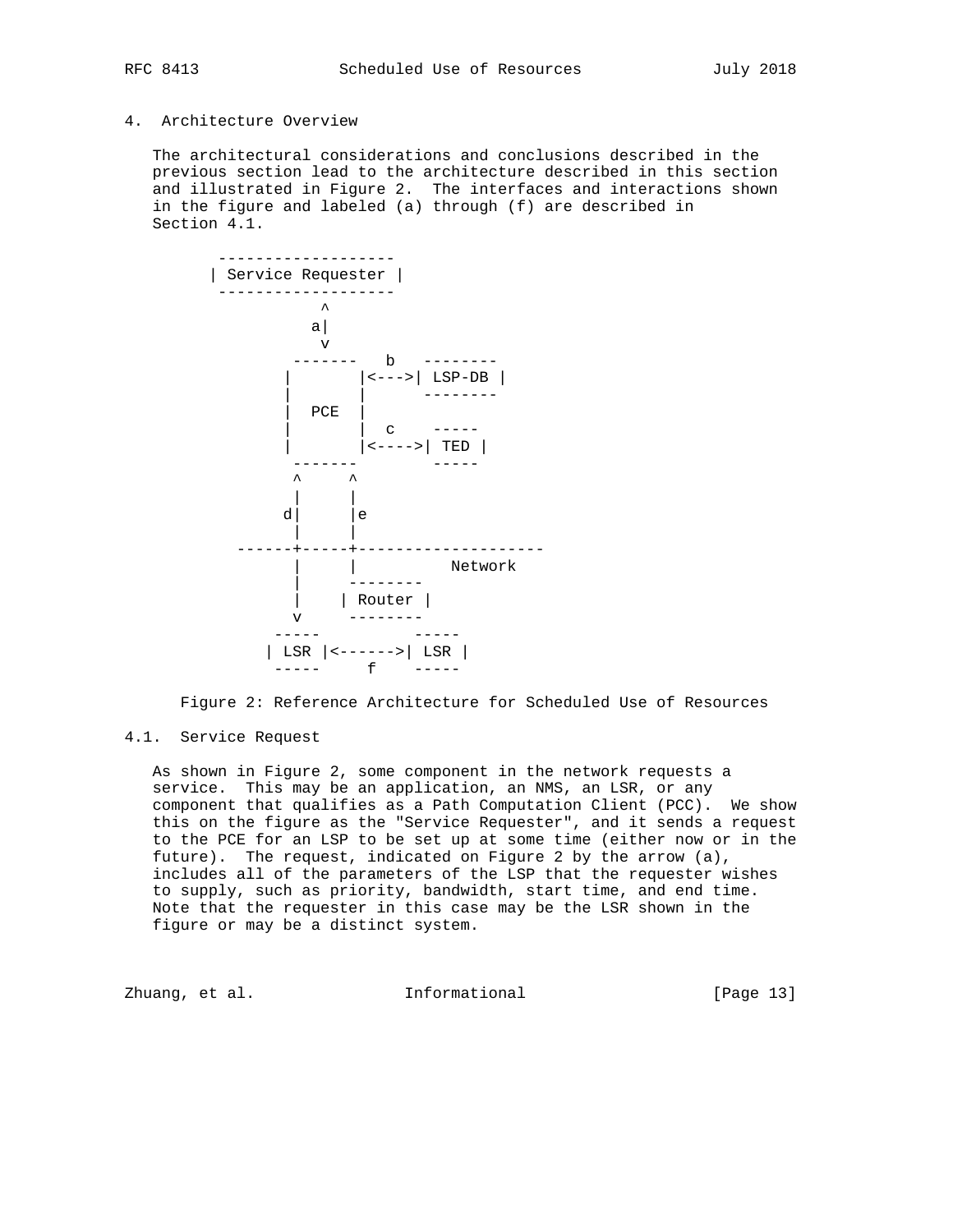The PCE enters the LSP request in its LSP-DB (b) and uses information from its TED (c) to compute a path that satisfies the constraints (such as bandwidth) for the LSP in the time interval from the start time to the end time. It updates the future resource availability in the TED so that further path computations can take account of the scheduled resource usage. It stores the path for the LSP into the LSP-DB (b).

When it is time (i.e., at the start time) for the LSP to be set up, the PCE sends a PCEP Initiate request to the head-end LSR (d), which provides the path to be signaled as well as other parameters, such as the bandwidth of the LSP.

 As the LSP is signaled between LSRs (f), the use of resources in the network is updated and distributed using the IGP. This information is shared with the PCE either through the IGP or using BGP-LS (e), and the PCE updates the information stored in its TED (c).

 After the LSP is set up, the head-end LSR sends a PCEP LSP State Report (PCRpt) message to the PCE (d). The report contains the resources, such as bandwidth usage, for the LSP. The PCE updates the status of the LSP in the LSP-DB according to the report.

 When an LSP is no longer required (either because the Service Requester has canceled the request or because the LSP's scheduled lifetime has expired), the PCE can remove it. If the LSP is currently active, the PCE instructs the head-end LSR to tear it down (d), and the network resource usage will be updated by the IGP and advertised back to the PCE through the IGP or BGP-LS (e). Once the LSP is no longer active, the PCE can remove it from the LSP-DB (b).

## 4.1.1. Reoptimization After TED Updates

 When the TED is updated as indicated in Section 4.1, depending on operator policy (so as to minimize network perturbations), the PCE may perform reoptimization of the LSPs for which it has computed paths. These LSPs may be already provisioned, in which case the PCE issues PCEP Update request messages for the LSPs that should be adjusted. Additionally, the LSPs being reoptimized may be scheduled LSPs that have not yet been provisioned, in which case reoptimization involves updating the store of scheduled LSPs and resources.

 In all cases, the purpose of reoptimization is to take account of the resource usage and availability in the network and to compute paths for the current and future LSPs that best satisfy the objectives of those LSPs while keeping the network as clear as possible to support further LSPs. Since reoptimization may perturb established LSPs, it

Zhuang, et al. 10 Informational 1999 [Page 14]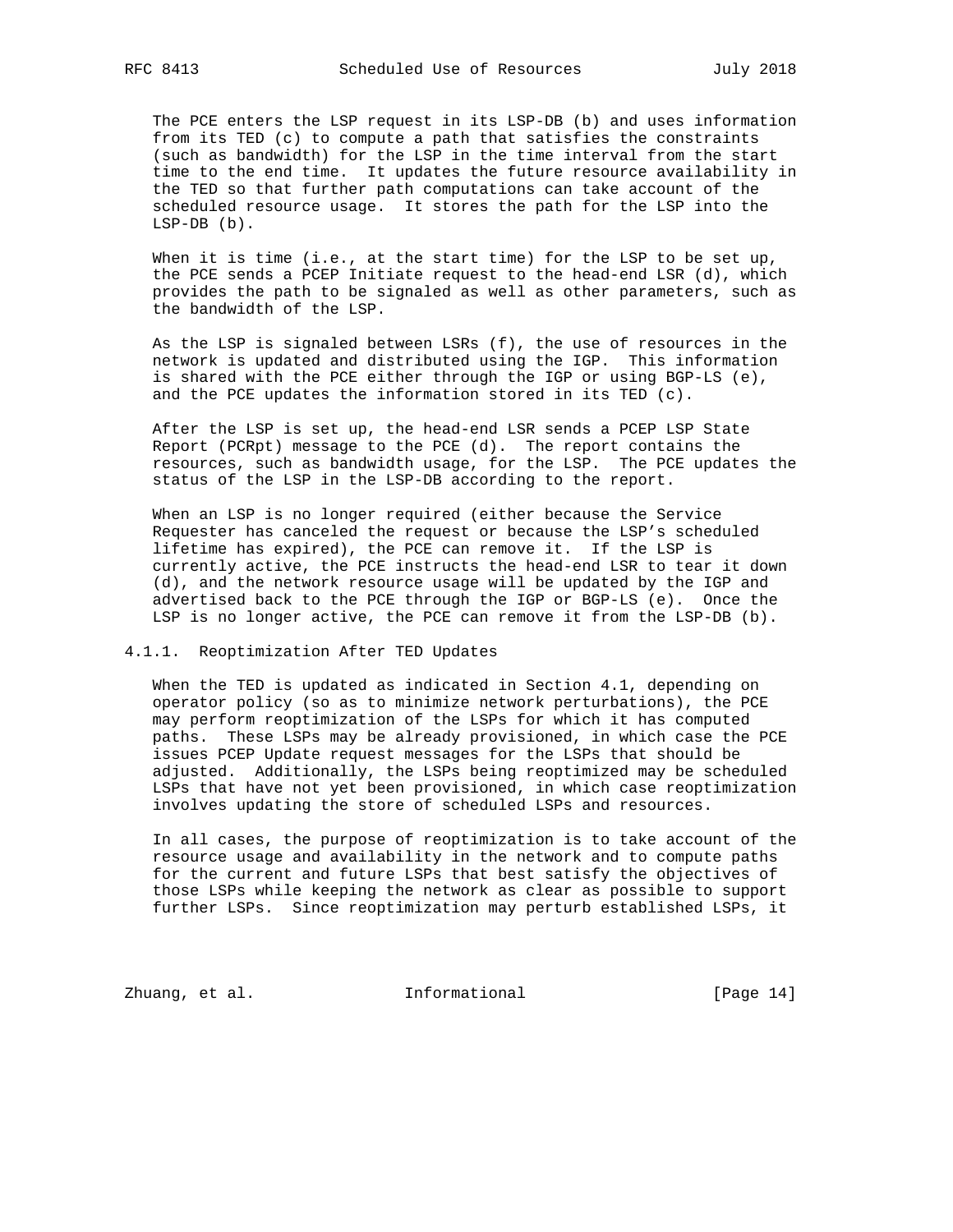is subject to operator oversight and policy. As the stability of the network will be impacted by frequent changes, the extent and impact of any reoptimization needs to be subject to operator policy.

 Additionally, the status of the reserved resources (alarms) can enhance the computation and planning for future LSPs and may influence repair and reoptimization. Control of recalculations based on failures and notifications to the operator is also subject to policy.

See Section 3.3 for further discussion of operator policy.

## 4.2. Initialization and Recovery

 When a PCE in the architecture shown in Figure 2 is initialized, it must learn the state from the network, from its stored databases, and potentially from other PCEs in the network.

 The first step is to get an accurate view of the topology and resource availability in the network. This would normally involve reading the state directly from the network via the IGP or BGP-LS (e), but it might include receiving a copy of the TED from another PCE. Note that a TED stored from a previous instantiation of the PCE is unlikely to be valid.

 Next, the PCE must construct a time-based TED to show scheduled resource usage. How it does this is implementation specific, and this document does not dictate any particular mechanism: it may recover a time-based TED previously saved to non-volatile storage, or it may reconstruct the time-based TED from information retrieved from the LSP-DB previously saved to non-volatile storage. If there is more than one PCE active in the network, the recovering PCE will need to synchronize the LSP-DB and time-based TED with other PCEs (see Section 4.3).

 Note that the stored LSP-DB needs to include the intended state and actual state of the LSPs so that when a PCE recovers, it is able to determine what actions are necessary.

### 4.3. Synchronization Between PCEs

 If there is active in the network more than one PCE that supports scheduling, it is important to achieve some consistency between the scheduled TED and scheduled LSP-DB held by the PCEs.

 [RFC7399] answers various questions around synchronization between the PCEs. It should be noted that the time-based "scheduled" information adds another dimension to the issue of synchronization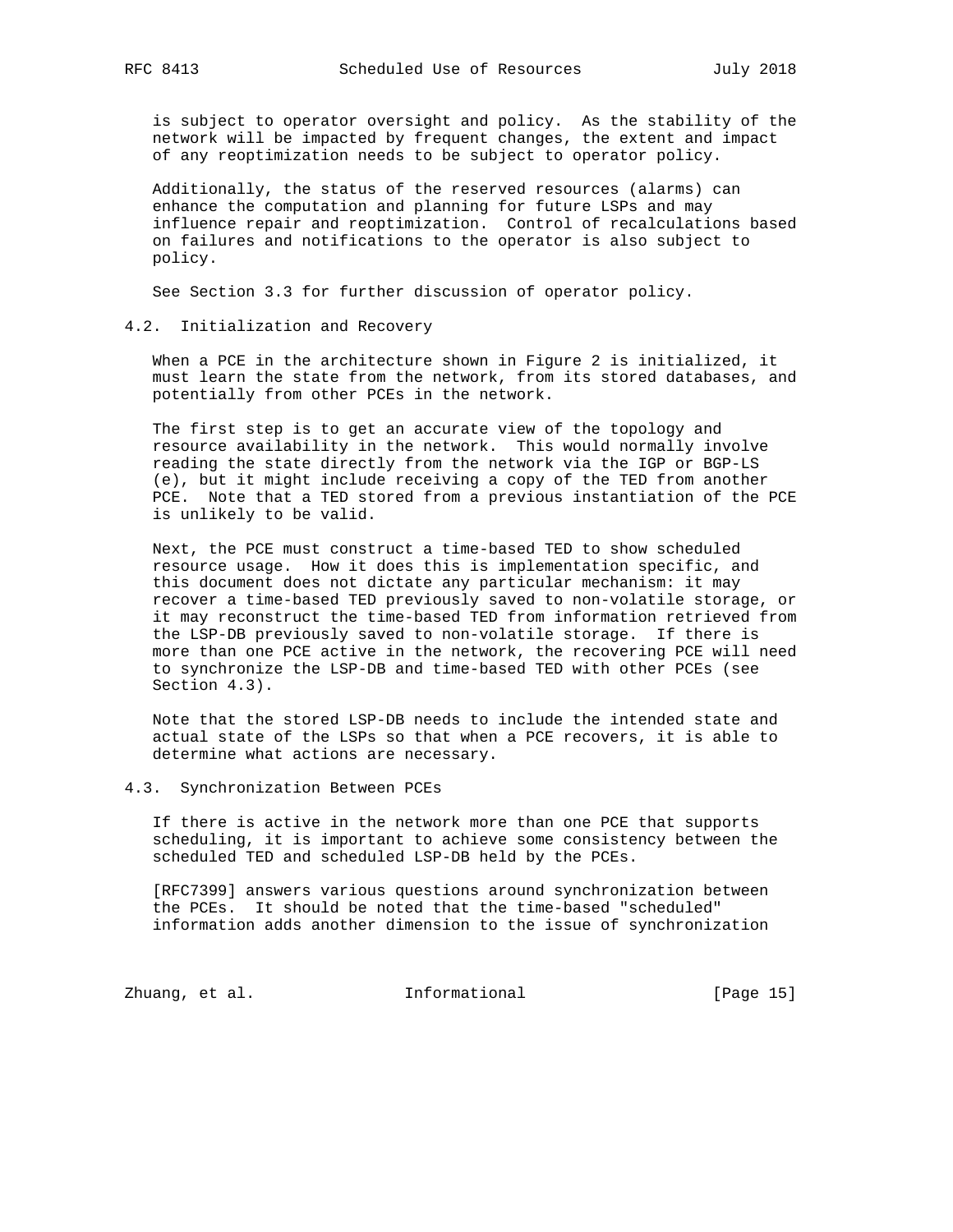between PCEs. It should also be noted that a deployment may use a primary PCE and then have other PCEs as backup, where a backup PCE can take over only in the event of a failure of the primary PCE. Alternatively, the PCEs may share the load at all times. The choice of the synchronization technique is largely dependent on the deployment of PCEs in the network.

 One option for ensuring that multiple PCEs use the same scheduled information is simply to have the PCEs driven from the same shared database, but it is likely to be inefficient, and interoperation between multiple implementations will be harder.

 Another option is for each PCE to be responsible for its own scheduled database and to utilize some distributed database synchronization mechanism to have consistent information. Depending on the implementation, this could be efficient, but interoperation between heterogeneous implementations is still hard.

 A further approach is to utilize PCEP messages to synchronize the scheduled state between PCEs. This approach would work well if the number of PCEs that support scheduling is small, but as the number increases, considerable message exchange needs to happen to keep the scheduled databases synchronized. Future solutions could also utilize some synchronization optimization techniques for efficiency. Another variation would be to request information from other PCEs for a particular time slice, but this might have an impact on the optimization algorithm.

5. Multi-domain Considerations

 Multi-domain path computation usually requires some form of cooperation between PCEs, each of which has responsibility for determining a segment of the end-to-end path in the domain for which it has computational responsibility. When computing a scheduled path, resources need to be booked in all of the domains that the path will cross so that they are available when the LSP is finally signaled.

 Per-domain path computation [RFC5152] is not an appropriate mechanism when a scheduled LSP is being computed because the computation requests at downstream PCEs are only triggered by signaling. However, a similar mechanism could be used where cooperating PCEs exchange Path Computation Request (PCReq) messages for a scheduled LSP, as shown in Figure 3. In this case, the service requester asks for a scheduled LSP that will span two domains (a). PCE1 computes a path across Domain 1 and reserves the resources and also asks PCE2 to compute and reserve in Domain 2 (b). PCE2 may return a full path or could return a path key [RFC5520]. When it is time for LSP setup,

Zhuang, et al. 100 and 111 and 111 and 101 and 101 and 101 and 101 and 101 and 101 and 101 and 101 and 101 and 101 and 101 and 101 and 101 and 101 and 101 and 101 and 101 and 101 and 101 and 101 and 101 and 101 and 101 and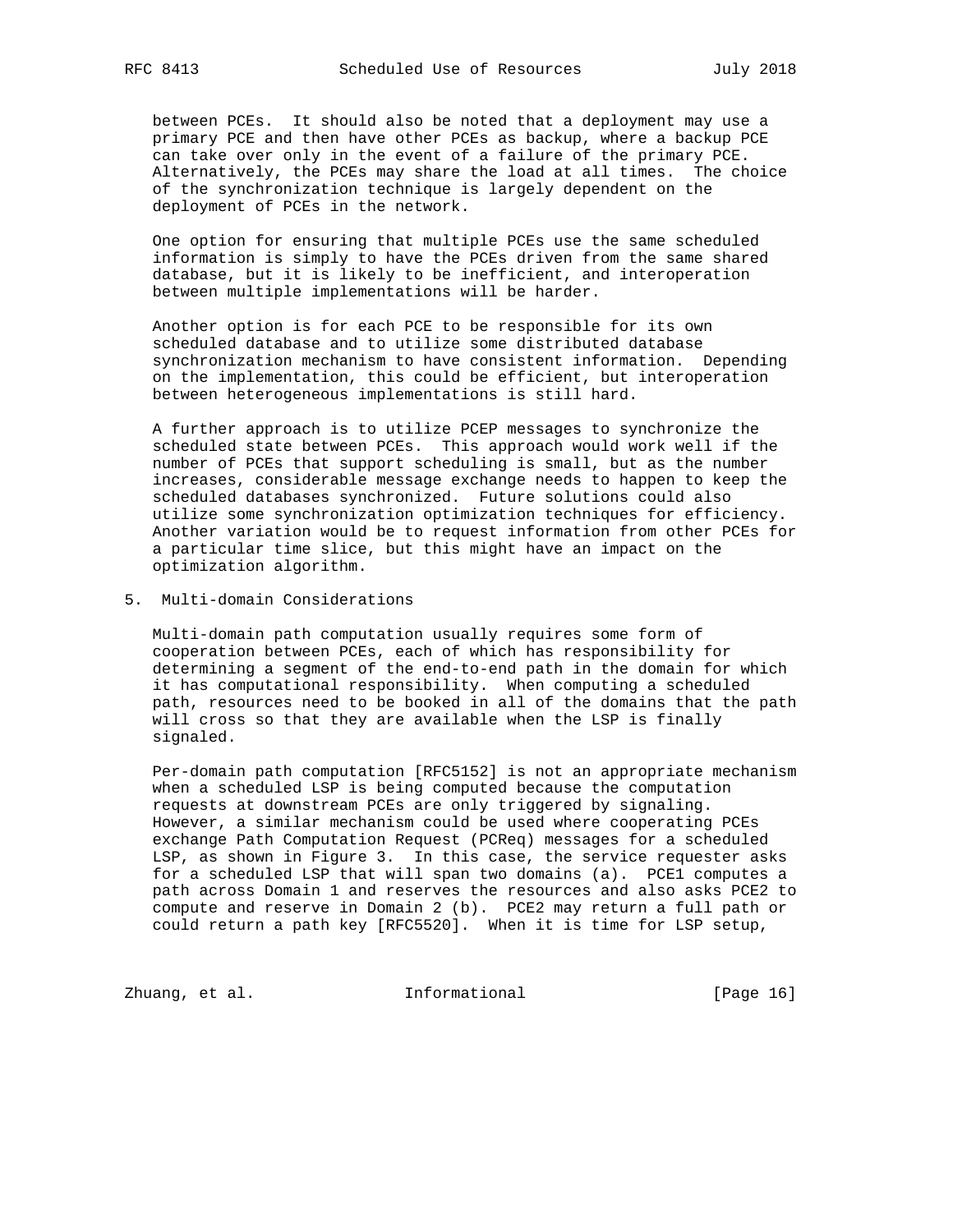PCE1 triggers the head-end LSR (c), and the LSP is signaled (d). If a path key is used, the entry LSR in Domain 2 will consult PCE2 for the path expansion (e) before completing signaling (f).



Figure 3: Per-Domain Path Computation for Scheduled LSPs

 Another mechanism for PCE cooperation in multi-domain LSP setup is Backward Recursive PCE-Based Computation (BRPC) [RFC5441]. This approach relies on the downstream domain to supply a variety of potential paths to the upstream domain. Although BRPC can arrive at a more optimal end-to-end path than per-domain path computation, it is not well suited to LSP scheduling because the downstream PCE would need to reserve resources on all of the potential paths and then release those that the upstream PCE announced it did not plan to use.

 Finally, we should consider hierarchical PCE (H-PCE) [RFC6805]. This mode of operation is similar to that shown in Figure 3, but a parent PCE is used to coordinate the requests to the child PCEs, which then results in better visibility of the end-to-end path and better coordination of the resource booking. The sequenced flow of control is shown in Figure 4.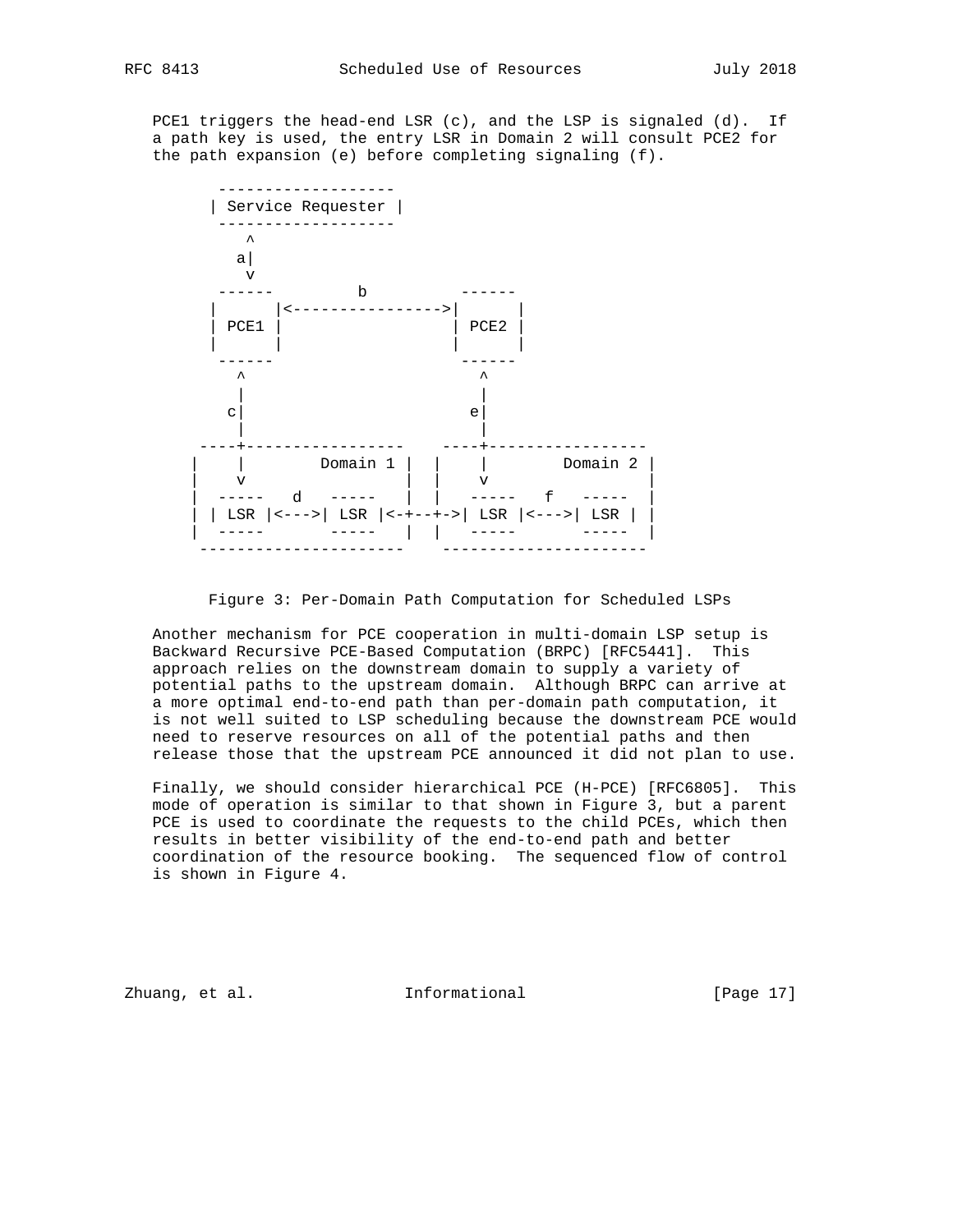

Figure 4: Hierarchical PCE for Path Computation for Scheduled LSPs

6. Security Considerations

 The protocol implications of scheduled resources are unchanged from "on demand" LSP computation and setup. A discussion of securing PCEP is found in [RFC5440], and work to extend that security is provided in [RFC8253]. Furthermore, the path key mechanism described in [RFC5520] can be used to enhance privacy and security.

 Similarly, there is no change to the security implications for the signaling of scheduled LSPs. A discussion of the security of the signaling protocols that would be used is found in [RFC5920].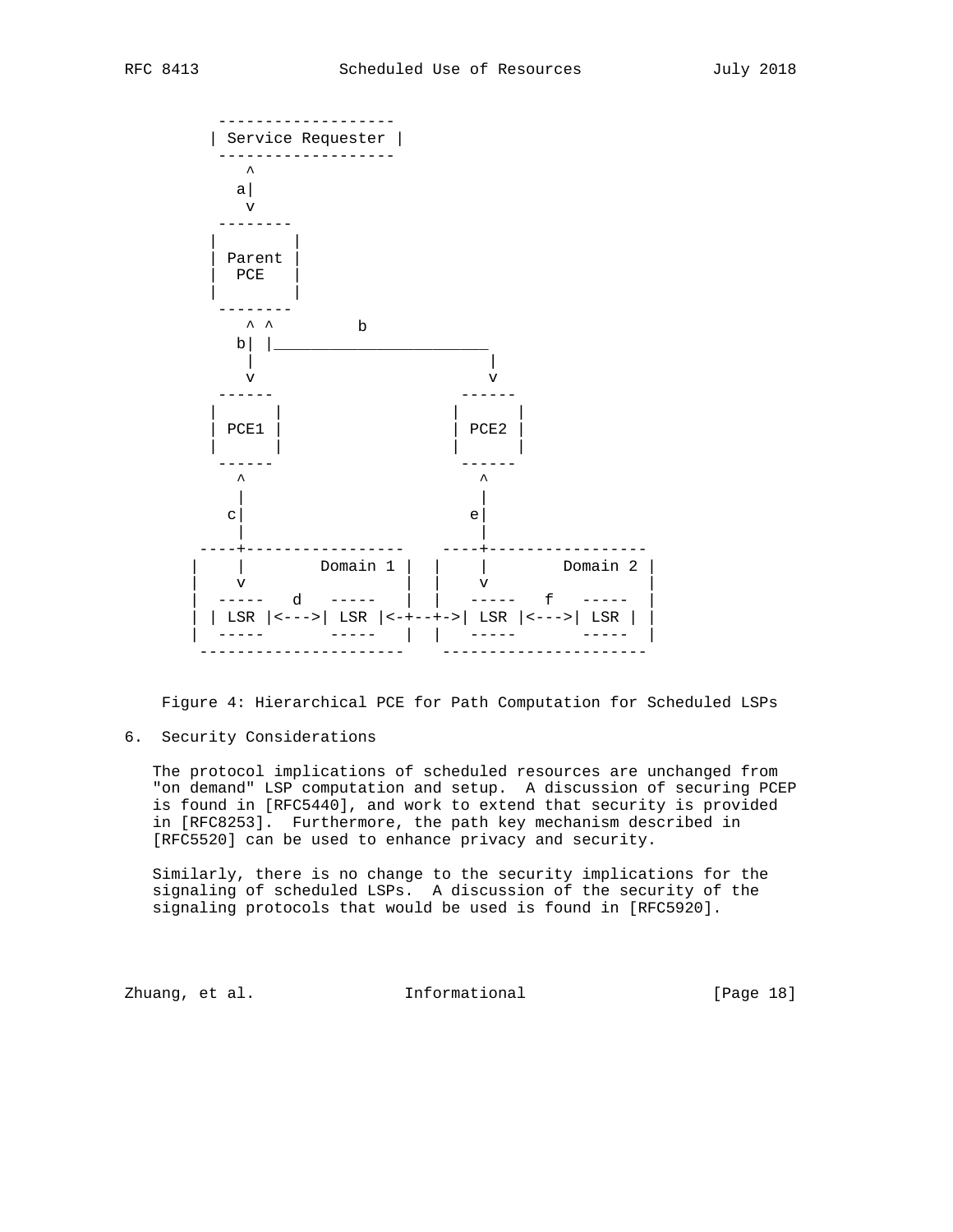However, the use of scheduled LSPs extends the attack surface for a PCE-enabled TE system by providing a larger (logically infinite) window during which an attack can be initiated or planned. That is, if bogus scheduled LSPs can be requested and entered into the LSP-DB, then a large number of LSPs could be launched and significant network resources could be blocked. Control of scheduling requests needs to be subject to operator policy, and additional authorization needs to be applied for access to LSP scheduling. Diagnostic tools need to be provided to inspect the LSP-DB to spot attacks.

7. IANA Considerations

This document has no IANA actions.

- 8. Informative References
	- [AUTOBW] Yong, L. and Y. Lee, "ASON/GMPLS Extension for Reservation and Time Based Automatic Bandwidth Service", Work in Progress, draft-yong-ccamp-ason-gmpls-autobw-service-00, October 2006.
	- [DRAGON] National Science Foundation, "The DRAGON Project: Dynamic Resource Allocation via GMPLS Optical Networks", Overview and Status Presentation at ONT3, September 2006, <http://www.maxgigapop.net/wp-content/uploads/ The-DRAGON-Project.pdf>.
	- [FRAMEWORK-TTS] Chen, H., Toy, M., Liu, L., and K. Pithewan, "Framework for Temporal Tunnel Services", Work In Progress, draft chen-teas-frmwk-tts-01, March 2016.
	- [RFC3209] Awduche, D., Berger, L., Gan, D., Li, T., Srinivasan, V., and G. Swallow, "RSVP-TE: Extensions to RSVP for LSP Tunnels", RFC 3209, DOI 10.17487/RFC3209, December 2001, <https://www.rfc-editor.org/info/rfc3209>.
	- [RFC3473] Berger, L., Ed., "Generalized Multi-Protocol Label Switching (GMPLS) Signaling Resource ReserVation Protocol- Traffic Engineering (RSVP-TE) Extensions", RFC 3473, DOI 10.17487/RFC3473, January 2003, <https://www.rfc-editor.org/info/rfc3473>.
	- [RFC3945] Mannie, E., Ed., "Generalized Multi-Protocol Label Switching (GMPLS) Architecture", RFC 3945, DOI 10.17487/RFC3945, October 2004, <https://www.rfc-editor.org/info/rfc3945>.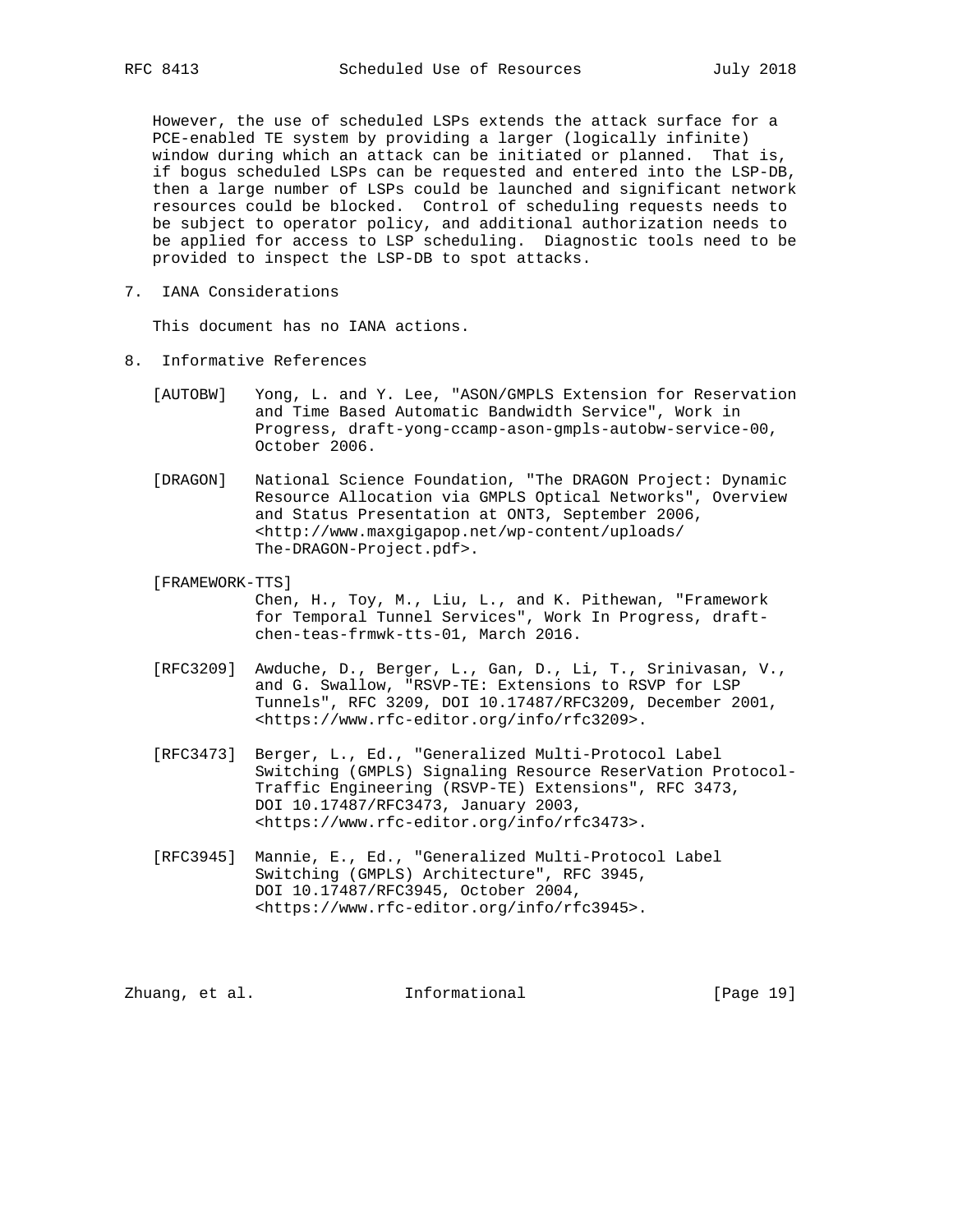- - [RFC4655] Farrel, A., Vasseur, J., and J. Ash, "A Path Computation Element (PCE)-Based Architecture", RFC 4655, DOI 10.17487/RFC4655, August 2006, <https://www.rfc-editor.org/info/rfc4655>.
	- [RFC5063] Satyanarayana, A., Ed. and R. Rahman, Ed., "Extensions to GMPLS Resource Reservation Protocol (RSVP) Graceful Restart", RFC 5063, DOI 10.17487/RFC5063, October 2007, <https://www.rfc-editor.org/info/rfc5063>.
	- [RFC5152] Vasseur, JP., Ed., Ayyangar, A., Ed., and R. Zhang, "A Per-Domain Path Computation Method for Establishing Inter- Domain Traffic Engineering (TE) Label Switched Paths (LSPs)", RFC 5152, DOI 10.17487/RFC5152, February 2008, <https://www.rfc-editor.org/info/rfc5152>.
	- [RFC5440] Vasseur, JP., Ed. and JL. Le Roux, Ed., "Path Computation Element (PCE) Communication Protocol (PCEP)", RFC 5440, DOI 10.17487/RFC5440, March 2009, <https://www.rfc-editor.org/info/rfc5440>.
	- [RFC5441] Vasseur, JP., Ed., Zhang, R., Bitar, N., and JL. Le Roux, "A Backward-Recursive PCE-Based Computation (BRPC) Procedure to Compute Shortest Constrained Inter-Domain Traffic Engineering Label Switched Paths", RFC 5441, DOI 10.17487/RFC5441, April 2009, <https://www.rfc-editor.org/info/rfc5441>.
	- [RFC5520] Bradford, R., Ed., Vasseur, JP., and A. Farrel, "Preserving Topology Confidentiality in Inter-Domain Path Computation Using a Path-Key-Based Mechanism", RFC 5520, DOI 10.17487/RFC5520, April 2009, <https://www.rfc-editor.org/info/rfc5520>.
	- [RFC5920] Fang, L., Ed., "Security Framework for MPLS and GMPLS Networks", RFC 5920, DOI 10.17487/RFC5920, July 2010, <https://www.rfc-editor.org/info/rfc5920>.
	- [RFC6805] King, D., Ed. and A. Farrel, Ed., "The Application of the Path Computation Element Architecture to the Determination of a Sequence of Domains in MPLS and GMPLS", RFC 6805, DOI 10.17487/RFC6805, November 2012, <https://www.rfc-editor.org/info/rfc6805>.
	- [RFC7399] Farrel, A. and D. King, "Unanswered Questions in the Path Computation Element Architecture", RFC 7399, DOI 10.17487/RFC7399, October 2014, <https://www.rfc-editor.org/info/rfc7399>.

Zhuang, et al. 100 and 111 and 111 and 111 and 121 and 121 and 121 and 121 and 121 and 121 and 121 and 121 and 121 and 121 and 121 and 121 and 121 and 121 and 121 and 121 and 121 and 121 and 121 and 121 and 121 and 121 and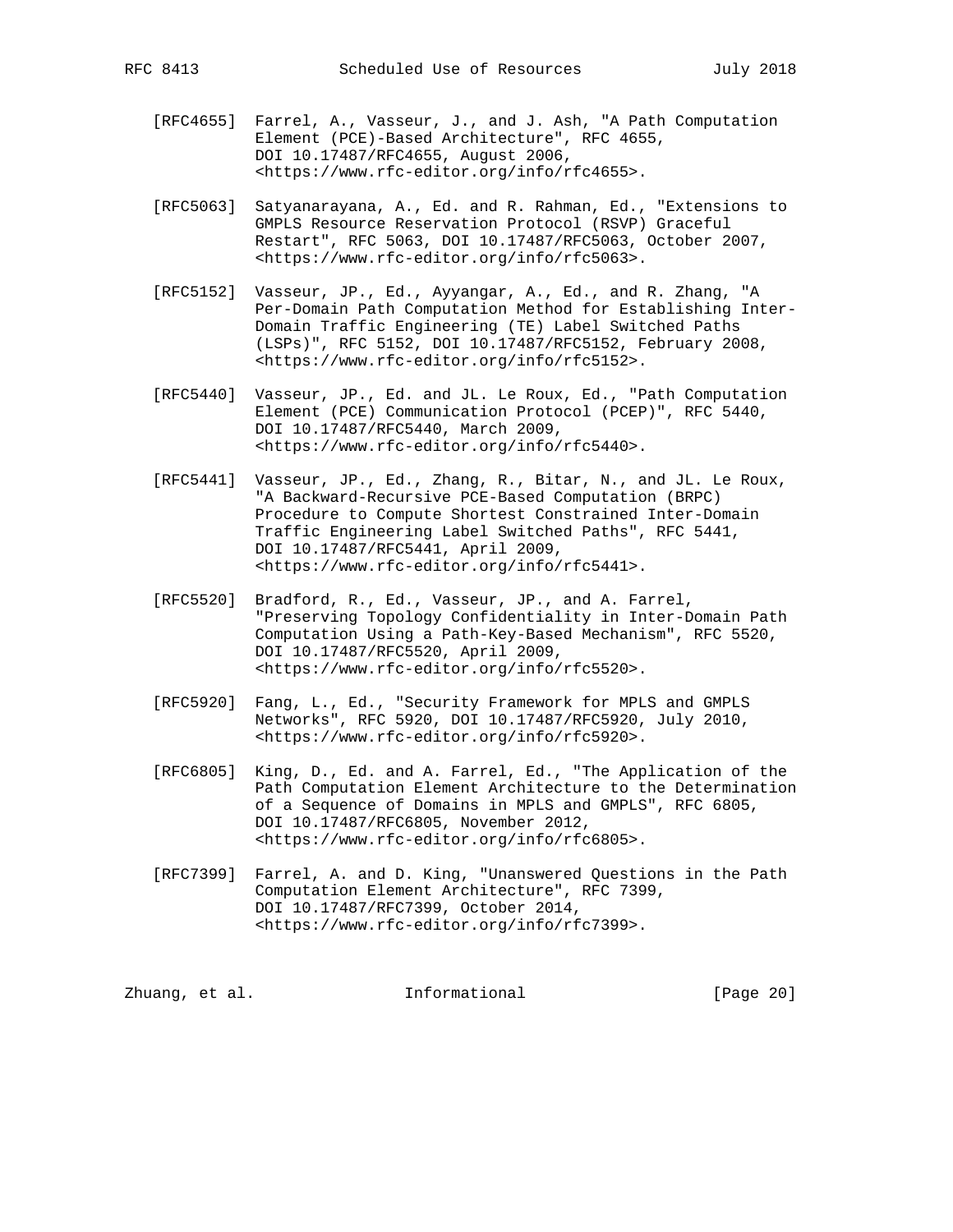- [RFC7752] Gredler, H., Ed., Medved, J., Previdi, S., Farrel, A., and S. Ray, "North-Bound Distribution of Link-State and Traffic Engineering (TE) Information Using BGP", RFC 7752, DOI 10.17487/RFC7752, March 2016, <https://www.rfc-editor.org/info/rfc7752>.
- [RFC8231] Crabbe, E., Minei, I., Medved, J., and R. Varga, "Path Computation Element Communication Protocol (PCEP) Extensions for Stateful PCE", RFC 8231, DOI 10.17487/RFC8231, September 2017, <https://www.rfc-editor.org/info/rfc8231>.
- [RFC8253] Lopez, D., Gonzalez de Dios, O., Wu, Q., and D. Dhody, "PCEPS: Usage of TLS to Provide a Secure Transport for the Path Computation Element Communication Protocol (PCEP)", RFC 8253, DOI 10.17487/RFC8253, October 2017, <https://www.rfc-editor.org/info/rfc8253>.

### Acknowledgements

 This work has benefited from the discussions of resource scheduling over the years. In particular, the DRAGON project [DRAGON] and [AUTOBW], both of which provide approaches to auto-bandwidth services in GMPLS networks.

 Mehmet Toy, Lei Liu, and Khuzema Pithewan contributed to an earlier version of [FRAMEWORK-TTS]. We would like to thank the authors of that document on Temporal Tunnel Services for material that assisted in thinking about this document.

 Thanks to Michael Scharf and Daniele Ceccarelli for useful comments on this work.

Jonathan Hardwick provided a helpful Routing Directorate review.

 Deborah Brungard, Mirja Kuehlewind, and Benjamin Kaduk suggested many changes during their Area Director reviews.

Contributors

 The following person contributed to discussions that led to the development of this document:

 Dhruv Dhody Email: dhruv.dhody@huawei.com

Zhuang, et al. Informational [Page 21]